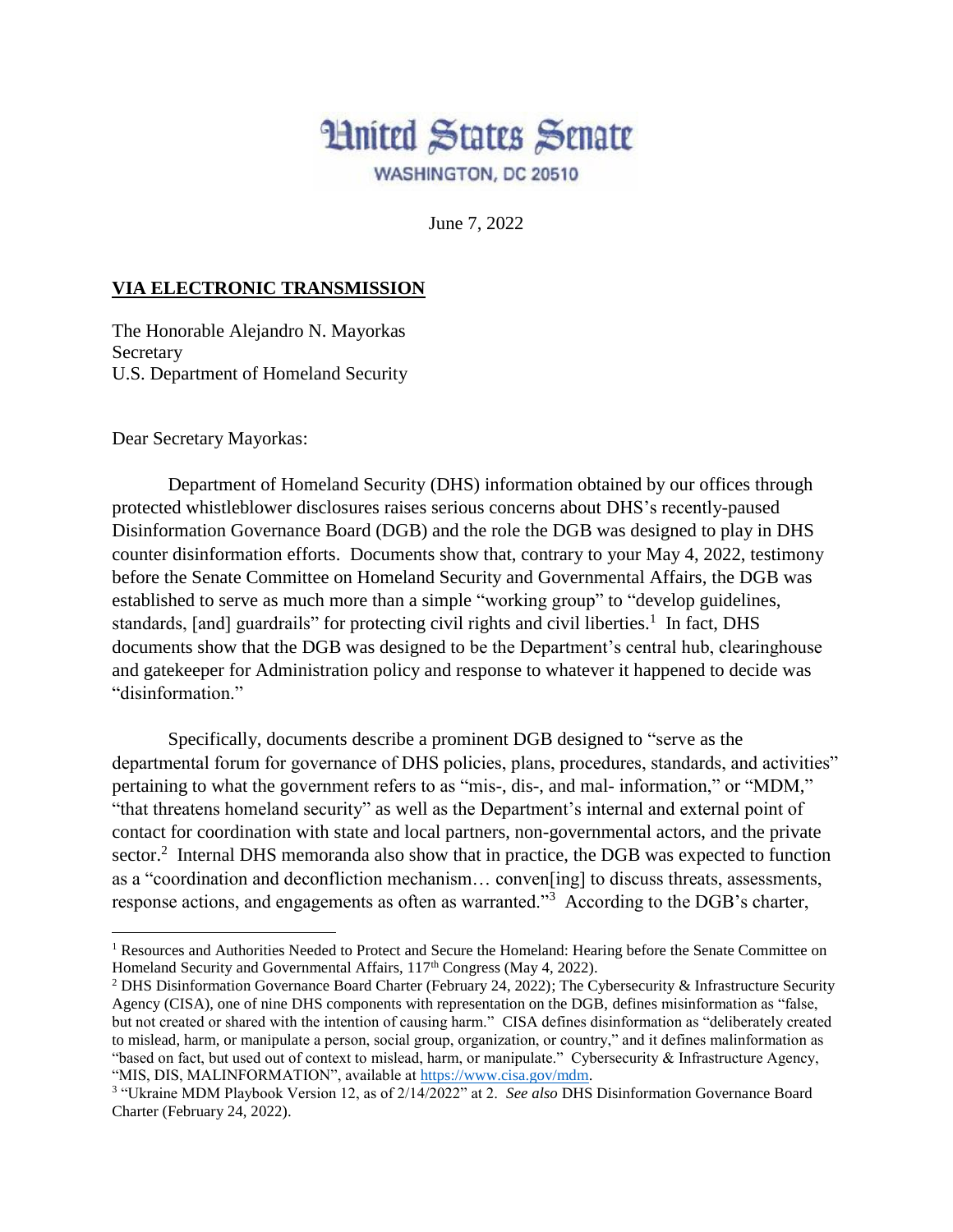"DHS-wide or Component specific proposals for funding related to efforts to counter MDM" were also required to be "appropriately coordinated with the Board, including in advance of submitting any final funding proposals."<sup>4</sup>

While DHS components apparently have established methods for defining and analyzing disinformation, and would continue to carry out all of their normal operational functions under a DGB, it appears that the DGB was equipped to review evidence presented by representatives of the various components and guide DHS counter disinformation efforts.<sup>5</sup> A September 13, 2021, memo prepared in part by Robert Silvers, Under Secretary for Strategy, Policy, and Plans and, according to whistleblower allegations, one of two intended co-chairs of the DGB, outlined specific policy recommendations that should guide DHS efforts to counter disinformation.<sup>6</sup> The memo states that DHS's "role in responding to disinformation should be limited to areas where there are clear, objective facts."<sup>7</sup> It is unclear how DHS defines "clear, objective facts," and it is unclear what safeguards, if any, DHS has put in place to ensure that individuals charged with determining which issue areas have "clear" and "objective facts" are not influenced by their own ideological and political beliefs. While the memo boldly asserts that the Department's "counterdisinformation mission, including the choices as to what issue areas to focus on, must not be politicized and must be protected from perceptions of politicization," some of the examples of disinformation given in the memo relate not only to foreign disinformation but issues that have been at the heart of domestic political discourse for the past several years.<sup>8</sup> For instance, the memo refers to "[c]onspiracy theories about the validity and security of elections" and "[d]isinformation related to the origins and effects of COVID-19 vaccines or the efficacy of masks."<sup>9</sup>

Given the significant coordinating role the Department envisioned for the DGB, the consequences of installing Nina Jankowicz, a known trafficker of foreign disinformation and liberal conspiracy theories, as the DGB's first Executive Director, would have been a disaster. Jankowicz once asserted that the Hunter Biden laptop should be viewed as a "Trump campaign product."<sup>10</sup> Content on the Hunter Biden laptop has since been verified by multiple major news outlets.<sup>11</sup> In 2016, Jankowicz also sent out multiple tweets spreading the now-debunked claim

 $\overline{\phantom{a}}$ 

<sup>4</sup> "DHS Disinformation Governance Board Charter" (February 24, 2022) at 4.

<sup>5</sup> "DHS Disinformation Governance Board Charter" (February 24, 2022); *See also* "Ukraine MDM Playbook Version 12, as of 2/14/2022" at 2, 18.

<sup>6</sup> "DHS Disinformation Governance Board Charter" (February 24, 2022); Memorandum from Robert Silvers, Under Secretary, Office of Strategy, Policy, and Plans, and Samantha Vinograd, Senior Counselor for National Security, Office of the Secretary, for the Secretary (September 13, 2021).

<sup>7</sup> Memorandum from Robert Silvers, Under Secretary, Office of Strategy, Policy, and Plans, and Samantha Vinograd, Senior Counselor for National Security, Office of the Secretary, for the Secretary (September 13, 2021). 8 *Id.*

<sup>9</sup> *Id.*

<sup>&</sup>lt;sup>10</sup> Callie Patteson, "Ex-Disinformation Board chief Nina Jankowicz breaks silence, cites death threats" (May 19, 2022), available at https://nypost.com/2022/05/19/ex-disinformation-board-chief-nina-jankowicz-breaks-silence/ . <sup>11</sup> Craig Timberg, Matt Viser, and Tom Hamburger, "Here's how The Post analyzed Hunter Biden's laptop," *The* 

*Washington Post* (March 30, 2022), available at https://www.washingtonpost.com/technology/2022/03/30/hunter-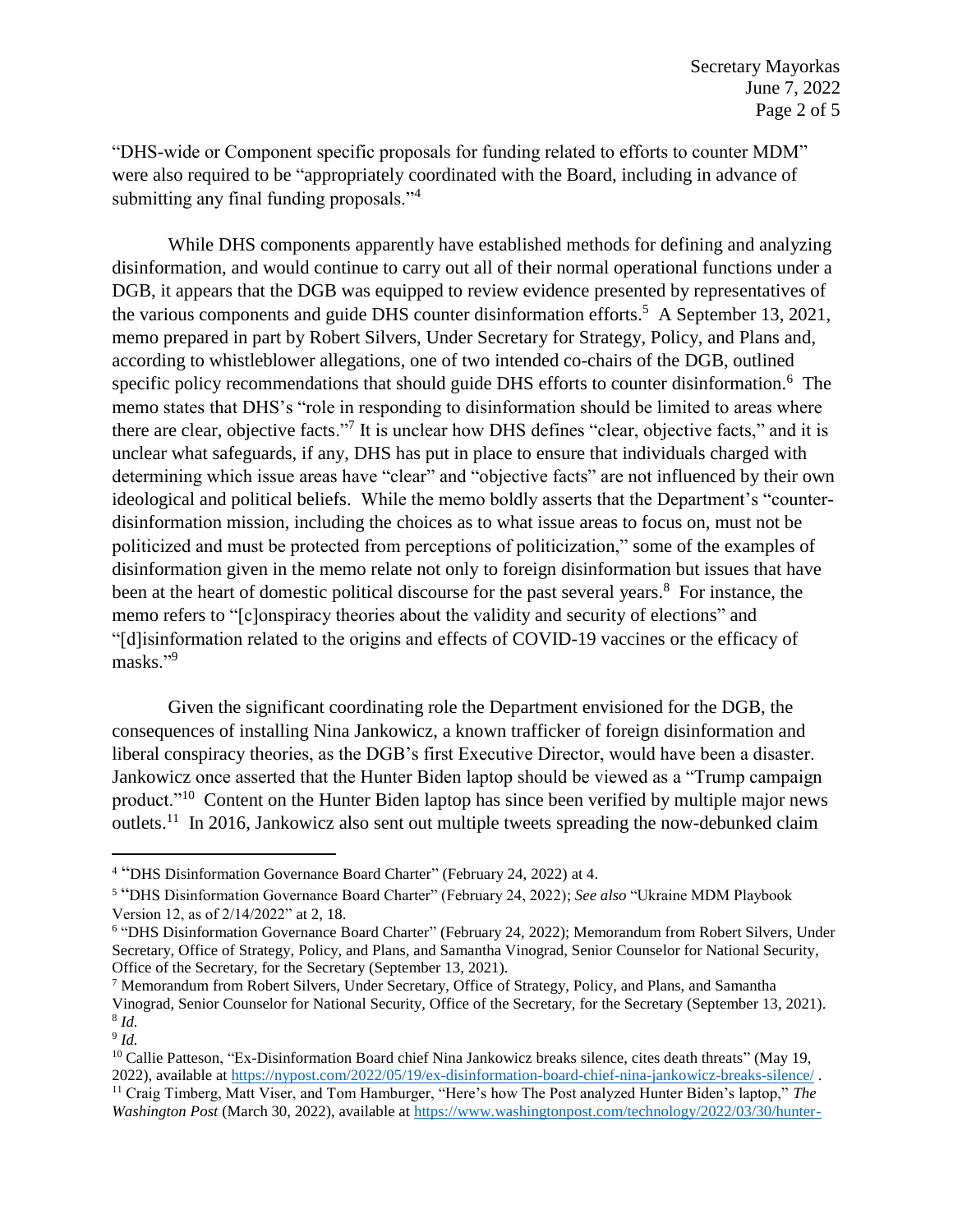that President Trump had a "secret server" to communicate with Kremlin-linked Alfa Bank.<sup>12</sup> In 2020, Jankowicz tweeted that a podcast by Christopher Steele, the author of the debunked Steele Dossier containing Russian disinformation, had provided "some great historical context about the evolution of disinfo."<sup>13</sup> So this begs the question, if the (former) Executive Director of the DGB is incapable of determining what is and is not disinformation, how could the DGB ever have expected to function properly under her leadership? We believe that Congress and the American people require full transparency regarding the DGB's creation as well as the role Jankowicz would have played had she remained in her position at DHS. Toward that end, we are releasing documents we have collected during our investigation as an attachment to this letter.

Documents also suggest that the Department has been working on plans to "operationalize" its relationships with private social media companies to implement its public policy goals.<sup>14</sup> For example, we obtained draft briefing notes prepared for a scheduled April 28, 2022, meeting between Robert Silvers and Twitter executives Nick Pickles, Head of Policy, and Yoel Roth, Head of Site Integrity. The notes are marked "TBC," and it is unclear whether the scheduled meeting actually took place. The briefing notes frame the planned meeting between Silvers and the Twitter executives as "an opportunity to discuss operationalizing public-private partnerships between DHS and Twitter, as well as [to] inform Twitter executives about DHS work on MDM, including the creation of the Disinformation Governance Board and its analytic exchange..."<sup>15</sup> According to whistleblower allegations, Nina Jankowicz may have been hired because of her relationship with executives at Twitter. Consistent with these allegations, Silvers' briefing notes state that both Pickles and Roth know Jankowicz.<sup>16</sup> A recent DHS strategy document further discusses efforts to "[e]mpower partners to mitigate MDM threats."<sup>17</sup> The document states that in certain cases, federal, state, local, tribal, and territorial or nongovernmental partners "may be better positioned to mitigate MDM Threats based on their capabilities and authorities."<sup>18</sup> DHS theorizes that "[b]y sharing information, DHS can empower these partners to mitigate threats such as providing information to technology companies enabling them to remove content at their discretion and consistent with their terms of service."<sup>19</sup>

l

<sup>18</sup> *Id.*

biden-laptop-data-examined/; Katie Benner, Kenneth P Vogel and Michael S. Schmidt, "Hunter Biden Paid Tax Bill, but Broad Federal Investigation Continues," *The New York Times* (March 16, 2022), available at https://www.nytimes.com/2022/03/16/us/politics/hunter-biden-tax-bill-investigation html.

<sup>&</sup>lt;sup>12</sup> Jankowicz, Nina [@wicsipedia]. "Trump had not one, but two secret email servers to communicate w/ influential Russian bank. Unbelievable." *Twitter* (November 1, 2016), available at

https://twitter.com/wiczipedia/status/793329082167619584; Jankowicz, Nina [@wicsipedia]. "Husband texted me 'you have news to wake up to.' Never thought it would be this. Confirms our worst fears about Trump. I am horrified." *Twitter* (November 1, 2016), https://twitter.com/wiczipedia/status/793322439505772544.

<sup>&</sup>lt;sup>13</sup> Jankowicz, Nina [@wicsipedia]. "Listened to this last night- Chris Steele (yes THAT Chris Steele) provides some great historical context about the evolution of disinfo. Worth a listen" *Twitter* (August 7, 2020), available at https://twitter.com/wiczipedia/status/1291692143262814209.

<sup>&</sup>lt;sup>14</sup> Draft Briefing Notes, Twitter (April 28, 2022).

<sup>15</sup> *Id.*

<sup>16</sup> *Id.*

<sup>&</sup>lt;sup>17</sup> "Ukraine MDM Playbook Version 12, as of 2/14/2022" at 17.

<sup>19</sup> *Id.*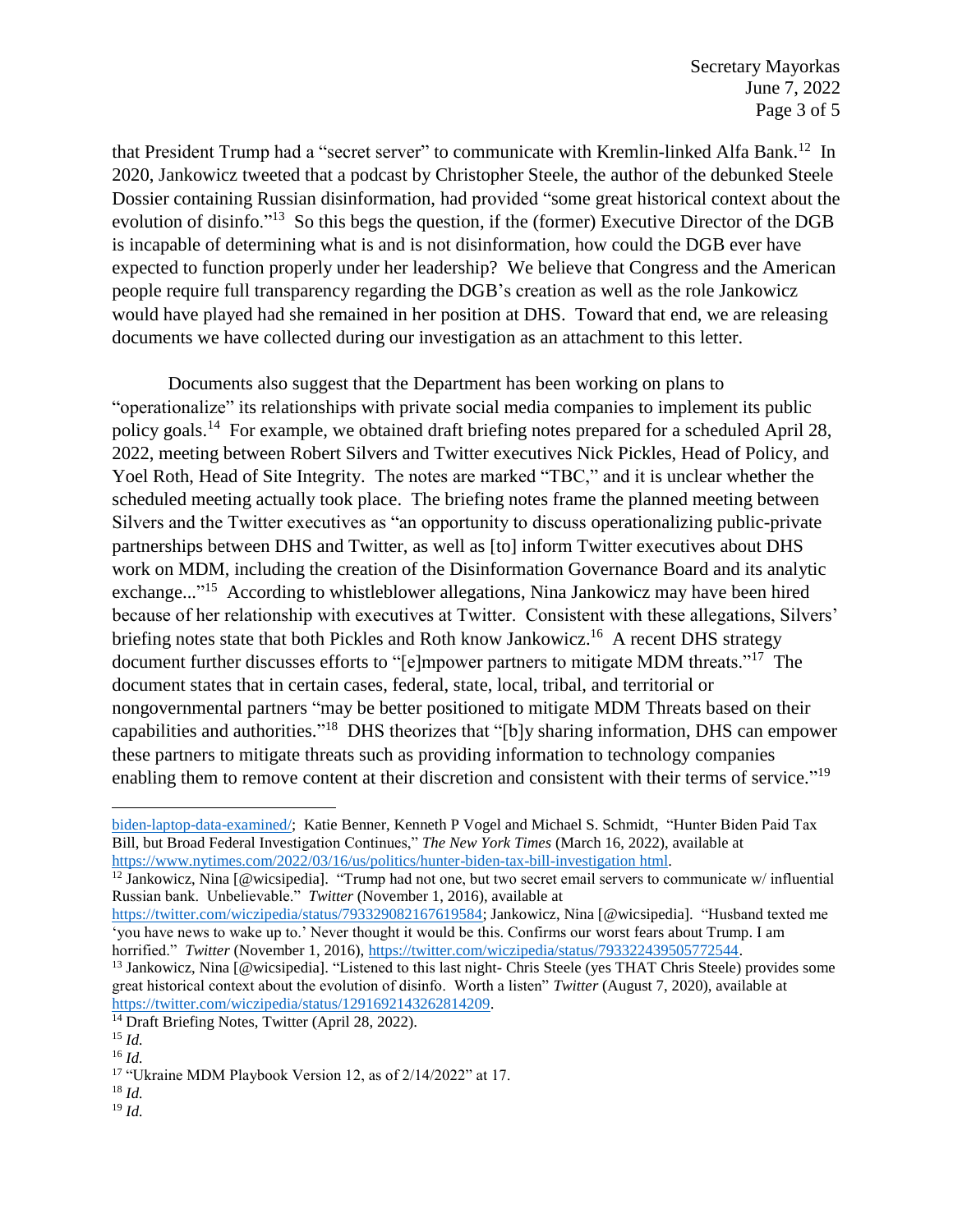Secretary Mayorkas June 7, 2022 Page 4 of 5

Collectively, whistleblower allegations and the documents we've reviewed raise concerns that DHS could be seeking an active role in coordinating the censorship of viewpoints that it determines, according to an unknown standard, to be "MDM" by enlisting the help of social media companies and big tech. The DGB's charter also specifically states that the DGB should "serv[e] as the Department's internal and external point of contact for coordination with state, local, tribal, and territorial partners, the private sector, and nongovernmental actors regarding  $MDM."^{20}$ 

The First Amendment of the Constitution was designed precisely so that the government could not censor opposing viewpoints – even if those viewpoints were false. DHS should not in any way seek to enlist the private sector to curb or silence opposing viewpoints. It is therefore imperative for DHS to provide additional clarity regarding its policies and procedures for identifying and addressing "MDM," as well as its efforts to "operationalize" public-private partnerships and the steps it is taking to ensure that it does not infringe on the constitutional rights of American citizens.

In order for us to better understand the role of the DGB and DHS's efforts to counter disinformation, we ask that you respond to the following no later than June 21, 2022.

- 1. Has DHS at any point in time asked or suggested to Twitter, Facebook, TikTok, or any other social media executives that they should censor, flag, add context to, or remove any social media posts that it believes to be disinformation?
- 2. Has DHS at any point in time asked or suggested to Twitter, Facebook, TikTok, or any other social media executives that they suspend or ban the account(s) of individuals believed to be promoting information it believes to be disinformation?
- 3. Please provide all documents, including all written and electronic communications, memoranda, and organizational documents, related to the DGB from the point that DHS first considered establishing a DGB until the present.
- 4. Please provide all documents, including all written and electronic communications and memoranda, related to Nina Jankowicz's selection as Executive Director of the DGB.
- 5. Please explain why, in your public statements and testimony before Congress, you have not fully explained the key role that the DGB was designed to play in coordinating among DHS components and engaging the assistance of the private sector.

 $\overline{\phantom{a}}$ <sup>20</sup> "DHS Disinformation Governance Board Charter" (February 24, 2022) at 3.